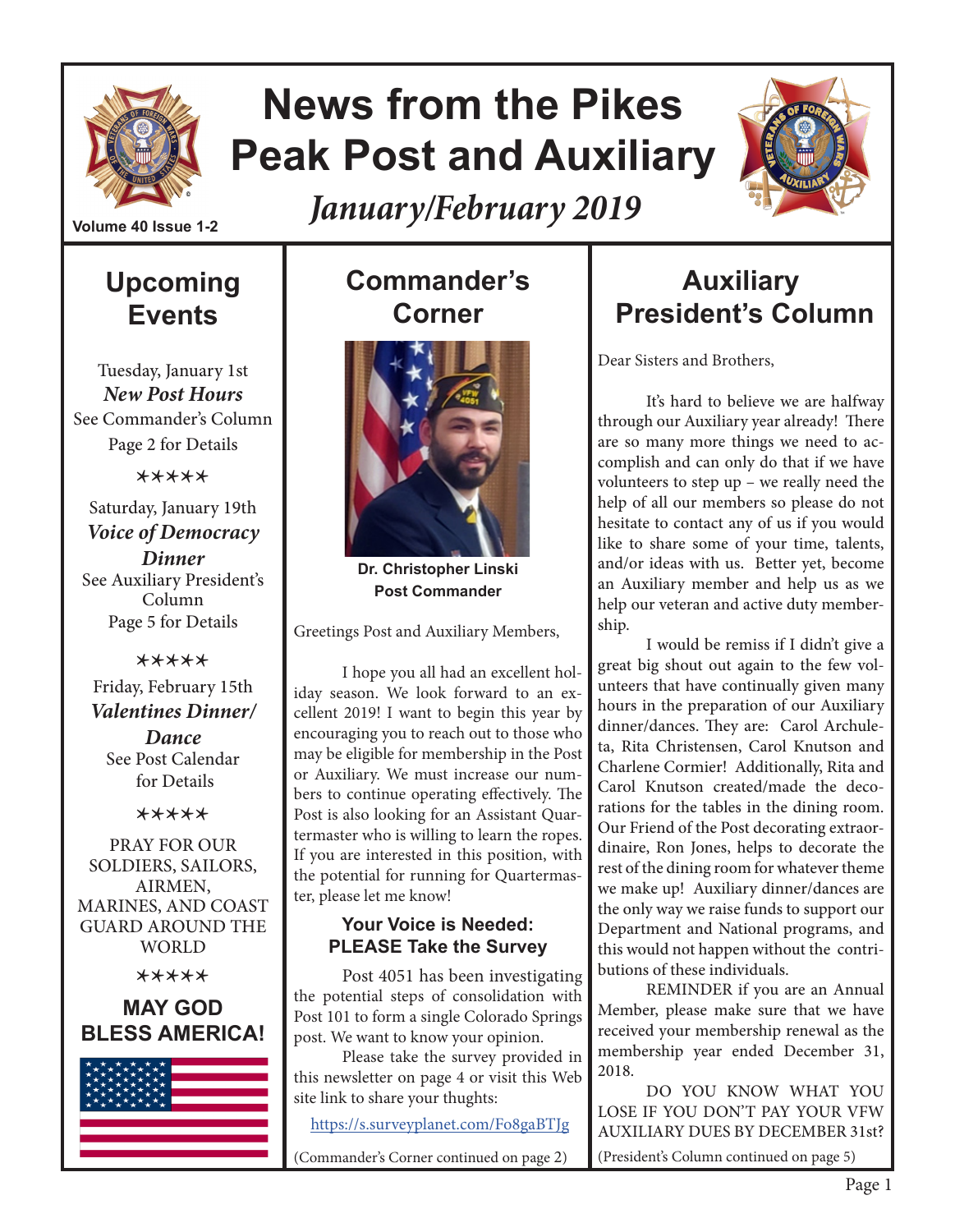#### President Tami Veed<br>
Senior Vice President Mike Walker Senior Vice President **Junior Vice President Mandy Linski** Secretary/Treasurer Rachel Brown Chaplain Rita Christensen Conductress Carol Archuleta Guard Carol Knutson Patriotic Instructor Carol Knutson Trustee #1 Rita Christensen Trustee #2 Mike Walker Trustee #3 Carol Knutson Games Manager Rita Christensen Americanism Carol Knutson Buddy Poppy/National Home Mike Walker Chaplain's Report Rita Christensen Community Service Report Mandy Linski Extension Tami Veed Historian/Media Relations Tami Veed Hospital Rachel Brown<br>
Legislative Rachel Brown Rachel Brown<br>Mike Walker & Tami Veed Membership & Recruitment Scholarships Rachel Brown Veterans & Family Support All Members Voice of Democracy & Patriot's Pen Vacant Youth Activities Tami Veed **(Commander's Corner Continued) VFW Post 4051 Auxiliary Officers For 2018-2019** Post Commander Dr. Christopher Linski Senior Vice Commander Galen Steele<br>
Iunior Vice Commander Bob Green Junior Vice Commander Quartermaster Joe Cormier Chaplain Jim Griffith Judge Advocate Bob Green Surgeon LeRoy Jensen 1-Year Trustee John Mazzella 2-Year Trustee Barbara Green 3-Year Trustee Eric Veed Adjutant Duane Knutson Service Officer **Jeremy Johnson**<br>House Committee **Algebra**<br>Rick Archuleta House Committee Ways and Means Dennis Snider Membership Galen Steele Officer of the Day Jeremy Johnson Guard Val Bernal Legislative Dr. D. J. Alberts Entertainment John Mazzella Buddy Poppy James Griffith<br>Americanism VACANT Americanism Community Activities Barbara Green<br>Adopt-A-Unit Paige Lanier Adopt-A-Unit National Home Dr. Christopher Linski Honor/Color Guard Brian Michaud Flag Committee LeRoy Jensen ROTC/JROTC Barbara Green Boy Scouts Dr. Christopher Linski Public Servant Program Barbara Green  **For 2018-2019**

#### **Post Hours**

We are sad to say that the updated Post hours for 2018 did not provide any additional traffic. As such, we have returned to the following business hours beginning January 1st:

> **Sunday: Rentals Only Monday: Rentals Only Tuesday: Rentals Only Wednesday: Rentals Only Thursday: 4-7 p.m. Friday: 4-11 p.m. Saturday: Rentals Only**

Yours in Comradeship, Dr. Christopher Linski Post Commander Commander@vfw4051.us

## **To Report A Death**

*To report a death of a Post member, please contact Chaplain James Griffith, (719) 632-9874 or for an Auxiliary member, contact Chaplain Rita Christensen, (719) 598-0613. Also, you may leave information either at the club or on the bulletin board so that proper follow-up can be taken. Please include: Name of Deceased; Date of Call; Date of Services; Funeral Home (if known); Your Name, Phone Number and/or Other Point of Contact.*

# **VFW Post 4051 Officers**

 Voice of Democracy & Teacher of the Year Amy Earley<br>Public Affairs Ron Marsha Webmaster Bill Thomas Bingo Games Manager Jerry Walter

Amy Earley

Ron Marshall

## **Editorial Staff**

Editor Bill Thomas Assistant Editor **Ron Marshall** 

Post Commander Dr. Christopher Linski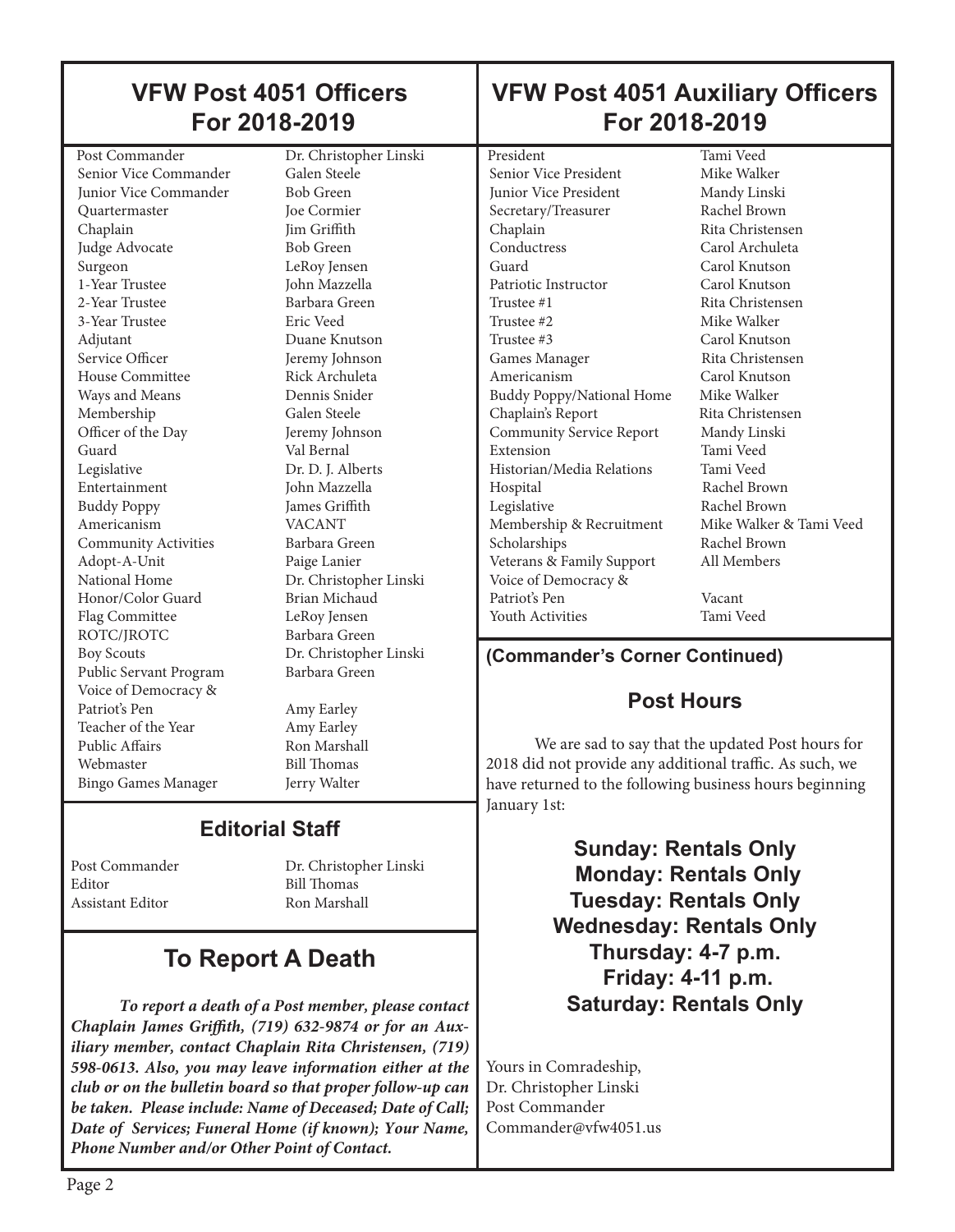## **Chaplain's Report**

(Reprint from Jan/Feb 2018)

In 1863, Longfellow found out that his oldest son Charles, a lieutenant in the Army of the Potomac, had been severely wounded in battle. His deep personal despair was reflective of the despair and loss suffered by so many Americans, both in the North and in the South, during the long, terrible Civil War. Shortly after a visit to his son Charles, who was still struggling to recover from his war injuries, on Christmas Day, 1864, Longfellow penned the words to his poem, "Christmas Bells.", which later was put to music and is known as "I Heard the Bells on Christmas Day."

"I heard the bells on Christmas Day Their old familiar carols play, And wild and sweet the words repeat Of peace on earth, good will to men.

And thought how, as the day had come, The belfries of all Christendom Had rolled along the unbroken song Of peace on earth, good will to men. "Then from each black, accursed mouth The cannon thundered in the South, And with the sound the carols drowned Of peace on earth, good will to men.

It was as if an earthquake rent The hearth-stones of a continent, And made forlorn, the households born Of peace on earth, good will to men." And in despair I bowed my head "There is no peace on earth," I said, "For hate is strong and mocks the song Of peace on earth, good will to men."

Then pealed the bells more loud and deep: "God is not dead, nor doth He sleep; The wrong shall fail, the right prevail With peace on earth, good will to men."

Our VFW Ritual Closing Prayer starts "Almighty God, the hour has come when we must part. We commit ourselves to Thy care." We pause to remember our Post comrade Daniel Paterson, and Auxiliary comrades: Jane Hart and Margaret June McMurray and commit them to Thy care.

Call me at (719) 200-8223 if I can be of assistance.

Sincerely, James Griffith Post Chaplain

## **Auxiliary Chaplain's Column**

Dear Auxiliary Members,

Auxiliary Past President Jane Hart passed away on November 8th after a brave battle with cancer. Her funeral service was attended by four Auxiliary Past Presidents and several members of our Post. The Auxiliary Charter was draped in Sister Jane's memory and a contribution was sent to the American Cancer Society in her name. Sister Jane was a loyal supporter of the VFW, our Auxiliary, and Post 4051, and she will be greatly missed by all.

A donation and sympathy card was mailed to Linda Aegerter on the death of her mother, Life Member Margaret June McMurray, and the Auxiliary Charter was draped in memory of Sister Margaret.

Thinking of You cards were sent to Past Post 4051 Commander Harry Johnson and Auxiliary Life Member Betty Holland.

#### *Trust in the Lord with all your heart and do not lean on your own understanding. (Proverbs 3.5)*

If you know of any member who is ill, recovering, in the hospital or just in need of a kind word, please call me at 598-0613.

Sincerely, Auxiliary Chaplain Rita Cristensen



### **VFW 4051 Bingo**

VFW 4051 Bingo pays the big bills for the Post like utilities, insurance, etc. Our bingo sessions are on Tuesday and Friday each week at the North Carefree Bingo Hall, 3440 N Carefree Circle, a block west of Academy on North Carefree. Each bingo team needs 7 or 8 people to work from about 11:00 a.m. to 3:00 p.m. We really need a couple more workers for each session. If you can work both sessions – GREAT! But just one day a week would really help. Please contact the Post Leadership team if you would like more information about this important activity.

#### **SUPPORT VFW 4051 BINGO!**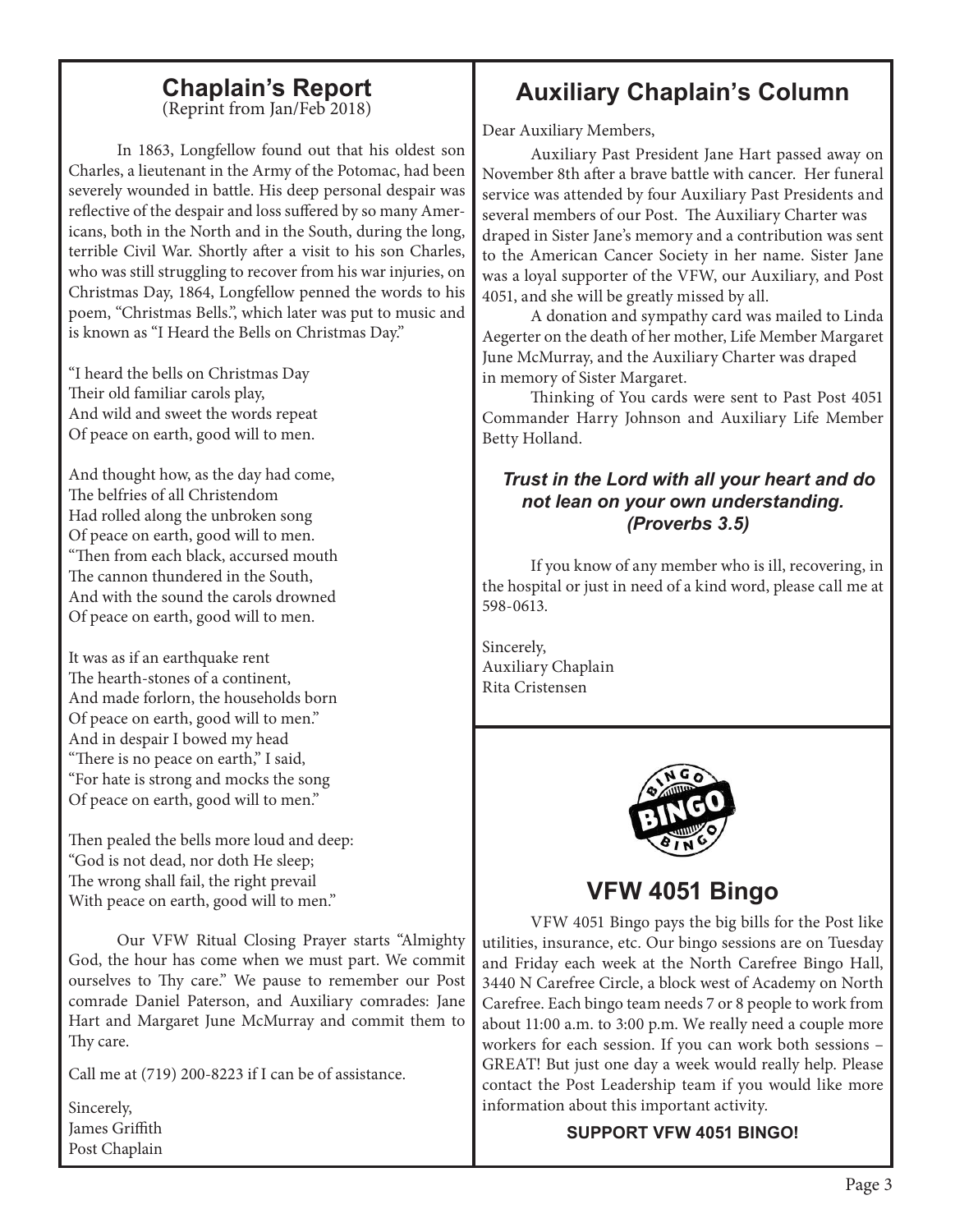## **Post Consolidation Survey**

The following survey will gauge current opinions on the potential Post consolidation of Post 4051 and Post 101 to form a single Colorado Springs Post. All responses are anonymous. Please return surveys to the Post by February 15, 2019 or online: https://s.surveyplanet.com/Fo8gaBTJg

Please Select Your Affiliation: Post 4051 Member Auxiliary 4051 Member Neither Circle one choice per statement: 1. I am aware of the potential Post consolidation: Yes or No 2. I have enough information to make a sound decision: Yes or No 3. My current position on the consolidation is: Support Undecided Oppose Please write your responses to the following statements: 4. Explain the primary reason(s) for choosing your answer to statement #3: \_\_\_\_\_\_\_\_\_\_\_\_\_\_\_\_\_\_\_\_\_\_\_\_\_\_\_\_\_\_\_\_\_\_\_\_\_\_\_\_\_\_\_\_\_\_\_\_\_\_\_\_\_\_\_\_\_\_\_\_\_\_\_\_\_\_\_\_\_\_\_\_  $\mathcal{L}_\text{max}$  and  $\mathcal{L}_\text{max}$  and  $\mathcal{L}_\text{max}$  and  $\mathcal{L}_\text{max}$  and  $\mathcal{L}_\text{max}$  and  $\mathcal{L}_\text{max}$  $\mathcal{L}_\text{max}$  and  $\mathcal{L}_\text{max}$  and  $\mathcal{L}_\text{max}$  and  $\mathcal{L}_\text{max}$  and  $\mathcal{L}_\text{max}$  and  $\mathcal{L}_\text{max}$  $\mathcal{L}_\text{max}$  and  $\mathcal{L}_\text{max}$  and  $\mathcal{L}_\text{max}$  and  $\mathcal{L}_\text{max}$  and  $\mathcal{L}_\text{max}$  and  $\mathcal{L}_\text{max}$ 5. Provide any remaining questions you need answered to be confident in your position: \_\_\_\_\_\_\_\_\_\_\_\_\_\_\_\_\_\_\_\_\_\_\_\_\_\_\_\_\_\_\_\_\_\_\_\_\_\_\_\_\_\_\_\_\_\_\_\_\_\_\_\_\_\_\_\_\_\_\_\_\_\_\_\_\_\_\_\_\_\_\_\_ \_\_\_\_\_\_\_\_\_\_\_\_\_\_\_\_\_\_\_\_\_\_\_\_\_\_\_\_\_\_\_\_\_\_\_\_\_\_\_\_\_\_\_\_\_\_\_\_\_\_\_\_\_\_\_\_\_\_\_\_\_\_\_\_\_\_\_\_\_\_\_\_  $\mathcal{L}_\text{max}$  and  $\mathcal{L}_\text{max}$  and  $\mathcal{L}_\text{max}$  and  $\mathcal{L}_\text{max}$  and  $\mathcal{L}_\text{max}$  and  $\mathcal{L}_\text{max}$  $\mathcal{L}_\text{max}$  and  $\mathcal{L}_\text{max}$  and  $\mathcal{L}_\text{max}$  and  $\mathcal{L}_\text{max}$  and  $\mathcal{L}_\text{max}$  and  $\mathcal{L}_\text{max}$  **Return to:** Post Commander, 430 E. Pikes Peak Ave., Colorado Springs, CO 80903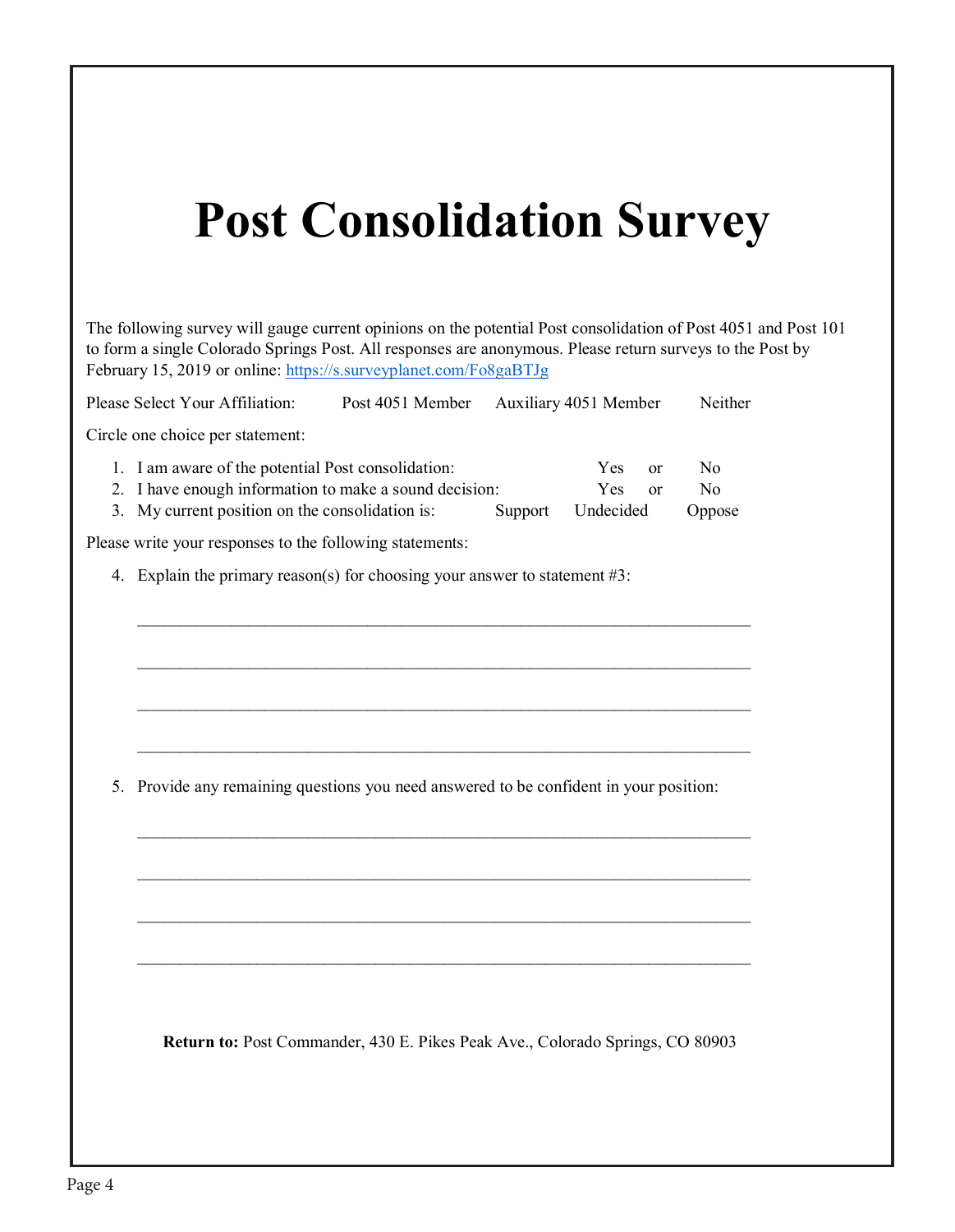### **Members Notice**

The membership rules for annual members changed a couple of years ago. The new rule is annual renewal must be done during the month you joined the Post. So when you get the renewal notice, DON'T DELAY. Or better yet, consider using the life member installment plan. Your renewal is important!.

### **U.S. Department of Veterans Affairs National Cemetery Administration**

#### **(Arranging Burial for a Deceased Family Member)**

Fax all available military discharge documents to 1-866-900-6417 and follow-up in 2-3 days with a call to 1-800-535-1117.

If both spouses are living and are interested, you an submit VA Form 40-1007, Application for Pre-need Determination of Eligibility for Burial in a National Cemetery.

Send a copy of a DD214 by Toll-Free fax at 1-855- 840-8299 or by mail to the National Cemetery Scheduling Office, P.O. Box 510543, St. Louis, MO 63151. Do Not email.

#### **(Auxiliary President's Column Continued)**

- 1. Cancer Grants
- 2. Can't attend meetings
- 3. Can't sign in at the canteen
- 4. If you are an Officer you will be removed
- 5. Individual Auxiliary Incentives (cheaper hall rental, etc..)

The Post and Auxiliary will again be hosting the District 5 Awards Banquet celebrating and honoring District winners of Voice of Democracy, Patriots Pen and Teacher of the Year on January 19, 2019. Anyone wishing to attend should RSVP to Page Gilmore at vfwdist5vodpp@gmail. com. Pork loin roast will be on the menu. Please let us know when you RSVP if you do not wish to eat pork and we will provide a substitute. Because of this event, there will not be an Auxiliary dinner in January. Our next Auxiliary Dinner will be our Valentine's Dinner on February 15, 2019.

#### *I wish everyone a Healthy and Happy New Year!*

As always, I remain loyally yours, Tami Veed Auxiliary President Cell (719) 238-3543; Email president@vfw4051.us



## **TAPS**

#### **Post Daniel Paterson**

#### **Auxiliary Jane Hart & Margaret McMurray**

Each of our departed Comrades made a special contribution to our Nation, our Community, and our Post.

Sincerely, James Griffith Post Chaplain



## **Post Surgeon's Report**

Dear Comrades:

Get Well cards were sent to Bill Green, Harry Johnson (also in a wheel chair), Don Christian (recently in the hospital) and Max Beham.

We appreciate your donations of any torn, soiled or American Flags in need of replacement. We take them to the American Legion Post 209 for ceremonial disposal.

Please continue to let me know whenever one of our veterans is in ill health, in the hospital, or unfortunately has deceased.

#### *My Very Best Wishes for a Happy and Healthy New Year to All!*

Yours in Comradeship, LeRoy Jensen Post Surgeon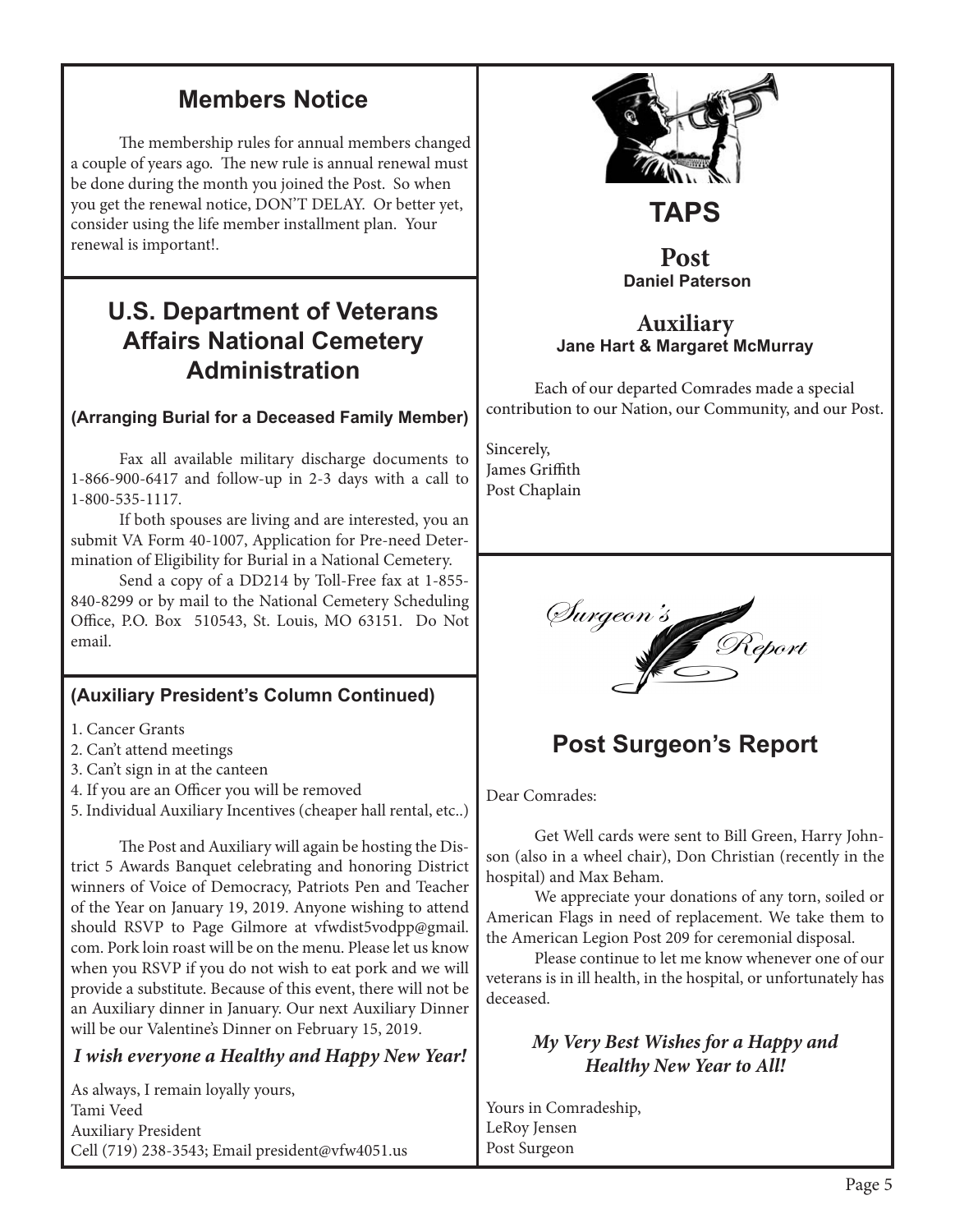| <b>DINNER 6 PM \$10.00</b>                        |                                                      | <b>DANCE 7 PM \$10.00</b>                         |                                                                                                      |                   |                                                                                         |                                                                                                                                 |
|---------------------------------------------------|------------------------------------------------------|---------------------------------------------------|------------------------------------------------------------------------------------------------------|-------------------|-----------------------------------------------------------------------------------------|---------------------------------------------------------------------------------------------------------------------------------|
| Sunday                                            | Monday                                               | Tuesday                                           | Wednesday                                                                                            | Thursday          | Friday                                                                                  | Saturday                                                                                                                        |
| (NOTE)<br><b>Reservations</b><br>Required<br>For  |                                                      | <b>Happy</b><br><b>New</b><br>Year!!              | 2                                                                                                    | $\overline{3}$    | $\overline{4}$<br>Open 4 to 11<br>Dinner/Dance<br><b>Breaded</b><br><b>Pork Cutlets</b> | 5<br><b>Post Meeting</b><br>Coffee 8:00 a.m.<br>Meeting 9:00 a.m.                                                               |
| <b>Dinner</b><br>Call<br>$(719) 632 - 9874$       |                                                      |                                                   | <b>Available For</b><br><b>Rental Events</b>                                                         | Open 4 to 7       | <b>Carlos</b><br>Crull                                                                  | <b>Available For</b><br><b>Rental Events</b>                                                                                    |
| 6<br><b>Available For</b><br><b>Rental Events</b> | 7<br><b>Available For</b><br><b>Rental Events</b>    | 8<br><b>Available For</b><br><b>Rental Events</b> | 9<br><b>Friends of</b><br>the Post Mtg.<br>4:00 p.m.<br><b>Available For</b><br><b>Rental Events</b> | 10<br>Open 4 to 7 | 11<br>Open 4 to 11<br>Dinner/Dance<br>Pizza, Salad<br>& Ice Cream<br><b>Springs</b>     | 12<br><b>Aux Meeting</b><br>Coffee/Treats<br>9:30 a.m.<br>Meeting<br>10:30 a.m.<br><b>Available For</b><br><b>Rental Events</b> |
| 13                                                | 14                                                   | 15                                                | 16                                                                                                   | 17                | 18<br>Open 4 to 11<br>NO Dinner/<br>Dance Only                                          | 19<br>Voice of<br>Democracy<br><b>Dinner</b><br>6:00 p.m.<br>Pork Loin Roast                                                    |
| <b>Available For</b><br><b>Rental Events</b>      | <b>Available For</b><br><b>Rental Events</b>         | <b>Available For</b><br><b>Rental Events</b>      | <b>Available For</b><br><b>Rental Events</b>                                                         | Open 4 to 7       | Carlos<br>Crull                                                                         | <b>Available For</b><br><b>Rental Events</b>                                                                                    |
| 20                                                | 21<br><b>Martin</b><br><b>Luther King</b><br>Jr. Day | 22                                                | 23                                                                                                   | 24                | 25<br>Open 4 to 11<br>Dinner/Dance<br><b>Country</b><br><b>Fried Steak</b>              | 26                                                                                                                              |
| <b>Available For</b><br><b>Rental Events</b>      | <b>Available For</b><br><b>Rental Events</b>         | <b>Available For</b><br><b>Rental Events</b>      | <b>Available For</b><br><b>Rental Events</b>                                                         | Open 4 to 7       | Carlos<br>Crull                                                                         | <b>Available For</b><br><b>Rental Events</b>                                                                                    |
| 27<br><b>Available For</b>                        | 28<br><b>Available For</b>                           | 29<br><b>Available For</b>                        | 30<br><b>Available For</b>                                                                           | 31                |                                                                                         |                                                                                                                                 |
| <b>Rental Events</b>                              | <b>Rental Events</b>                                 | <b>Rental Events</b>                              | <b>Rental Events</b>                                                                                 | Open 4 to 7       |                                                                                         |                                                                                                                                 |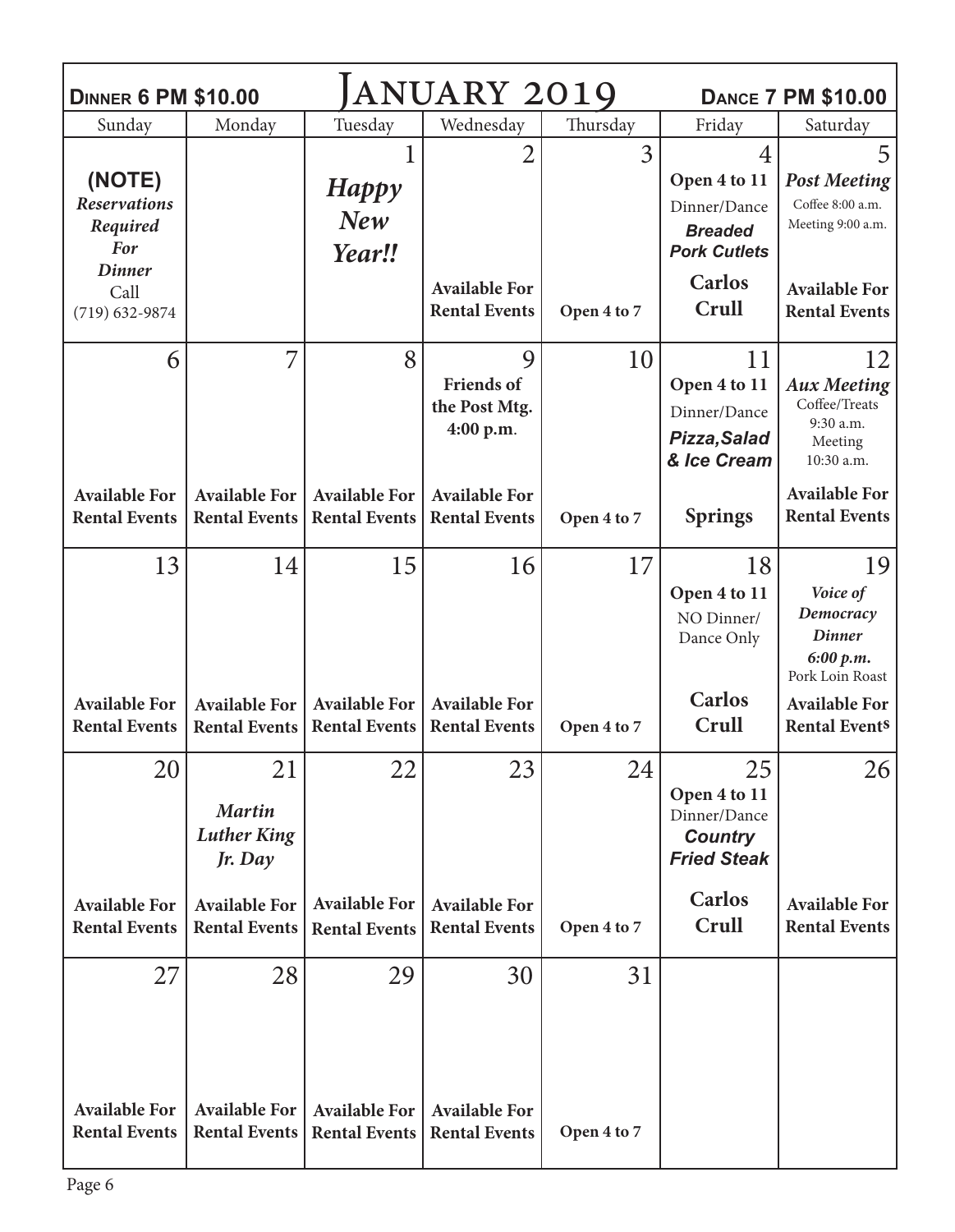| <b>DINNER 6 PM \$10.00</b>                                     |                                                                |                                                   | FEBRUARY 2019                                                                 |                          | <b>DANCE 7 PM \$10.00</b>                                                                      |                                                                                                                                |  |
|----------------------------------------------------------------|----------------------------------------------------------------|---------------------------------------------------|-------------------------------------------------------------------------------|--------------------------|------------------------------------------------------------------------------------------------|--------------------------------------------------------------------------------------------------------------------------------|--|
| Sunday                                                         | Monday                                                         | Tuesday                                           | Wednesday                                                                     | Thursday                 | Friday                                                                                         | Saturday                                                                                                                       |  |
| (NOTE)<br><b>Reservations</b><br>Required<br><b>For</b>        |                                                                |                                                   |                                                                               |                          | Open 4 to 11<br>Dinner/Dance<br><b>Roast Pork</b>                                              | 2<br><b>Post Meeting</b><br>Coffee 8:00 a.m.<br>Meeting 9:00 a.m.                                                              |  |
| <b>Dinner</b><br>Call<br>$(719) 632 - 9874$                    |                                                                |                                                   |                                                                               |                          | <b>Carlos</b><br>Crull                                                                         | <b>Available For</b><br><b>Rental Events</b>                                                                                   |  |
| $\overline{3}$<br><b>Available For</b><br><b>Rental Events</b> | $\overline{4}$<br><b>Available For</b><br><b>Rental Events</b> | 5<br><b>Available For</b><br><b>Rental Events</b> | 6<br><b>Available For</b><br><b>Rental Events</b>                             | 7<br>Open 4 to 7         | 8<br>Open 4 to 11<br>Dinner/Dance<br><b>Cordon</b><br><b>Bleu</b><br><b>Springs</b>            | 9<br><b>Aux Meeting</b><br>Coffee/Treats<br>9:30 a.m.<br>Meeting<br>10:30 a.m.<br><b>Available For</b><br><b>Rental Events</b> |  |
| 10<br><b>Available For</b>                                     | 11<br><b>Available For</b>                                     | 12<br><b>Available For</b>                        | 13<br><b>Friends of</b><br>the Post Mtg.<br>4:00 p.m.<br><b>Available For</b> | 14<br>Valentine's<br>Day | 15<br>Open 4 to 11<br>Dinner/Dance<br><b>Cornish Hen</b><br><b>Valentines</b><br><b>Carlos</b> | 16<br><b>Available For</b>                                                                                                     |  |
| <b>Rental Events</b>                                           | <b>Rental Events</b>                                           | <b>Rental Events</b>                              | <b>Rental Events</b>                                                          | Open 4 to 7              | Crull                                                                                          | <b>Rental Events</b>                                                                                                           |  |
| 17                                                             | 18<br>President's<br>Day                                       | 19                                                | 20                                                                            | 21                       | 22<br>Open 4 to 11<br>Dinner/Dance<br><b>Shepard Pie</b>                                       | 23                                                                                                                             |  |
| <b>Available For</b><br><b>Rental Events</b>                   | <b>Available For</b><br><b>Rental Events</b>                   | <b>Available For</b><br><b>Rental Events</b>      | <b>Available For</b><br><b>Rental Events</b>                                  | Open 4 to 7              | <b>Carlos</b><br>Crull                                                                         | <b>Available For</b><br><b>Rental Events</b>                                                                                   |  |
| 24<br><b>Available For</b>                                     | 25<br><b>Available For</b>                                     | 26<br><b>Available For</b>                        | 27<br><b>Available For</b>                                                    | 28                       |                                                                                                |                                                                                                                                |  |
| <b>Rental Events</b>                                           | <b>Rental Events</b>                                           | <b>Rental Events</b>                              | <b>Rental Events</b>                                                          | Open 4 to 7              |                                                                                                |                                                                                                                                |  |